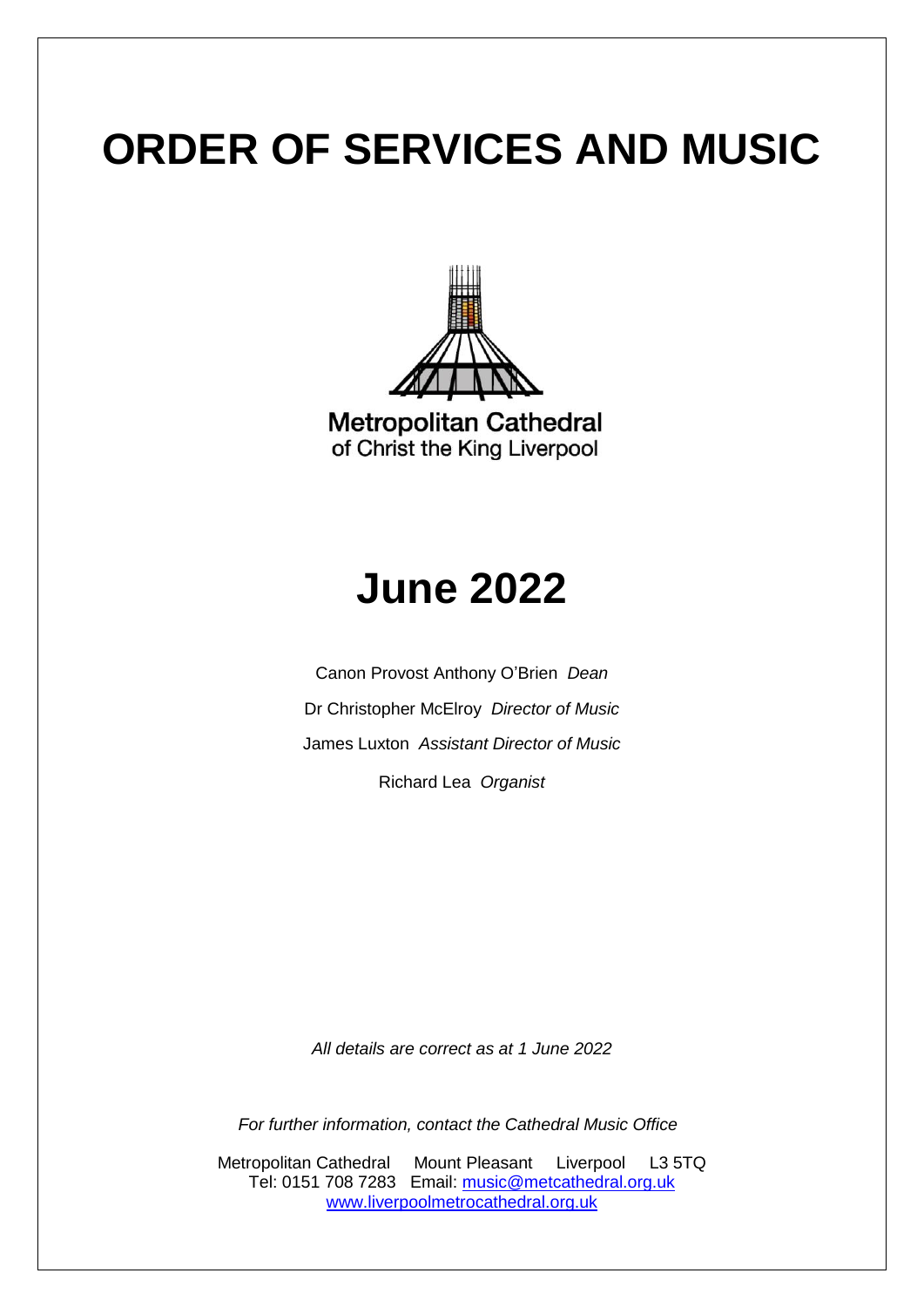### **SERVICE TIMES**

**The cathedral is open daily 7.30am-6.00pm**

#### **Monday – Friday**

| 07.45 | Morning Prayer (recited) Blessed Sacrament Chapel              |
|-------|----------------------------------------------------------------|
| 08.00 | <b>Mass</b> Blessed Sacrament Chapel                           |
| 12.15 | Mass Crypt                                                     |
| 17.00 | Mass Blessed Sacrament Chapel (sung on Wednesday to Friday)    |
| 17.30 | <b>Choral Evening Prayer</b> Blessed Sacrament Chapel (Friday) |
|       |                                                                |

#### **Saturday**

| 08.45 | <b>Morning Prayer</b> (recited) Blessed Sacrament Chapel |
|-------|----------------------------------------------------------|
| 09.00 | <b>Mass</b> Blessed Sacrament Chapel                     |
| 17.00 | <b>Sunday Vigil Mass</b> Crypt                           |

#### **Sunday**

- **09.00 Mass** *Cathedral*
- **10.00 Family Mass** *Crypt*
- **11.00 Solemn Choral Mass** *Cathedral*
- **15.00 Choral Evening Prayer** *In choir*
- **19.00 Mass** *Crypt*

*NB. Services usually held in the Blessed Sacrament Chapel will take place in the Lady Chapel from May to August due to the reinstallation of the grand organ.*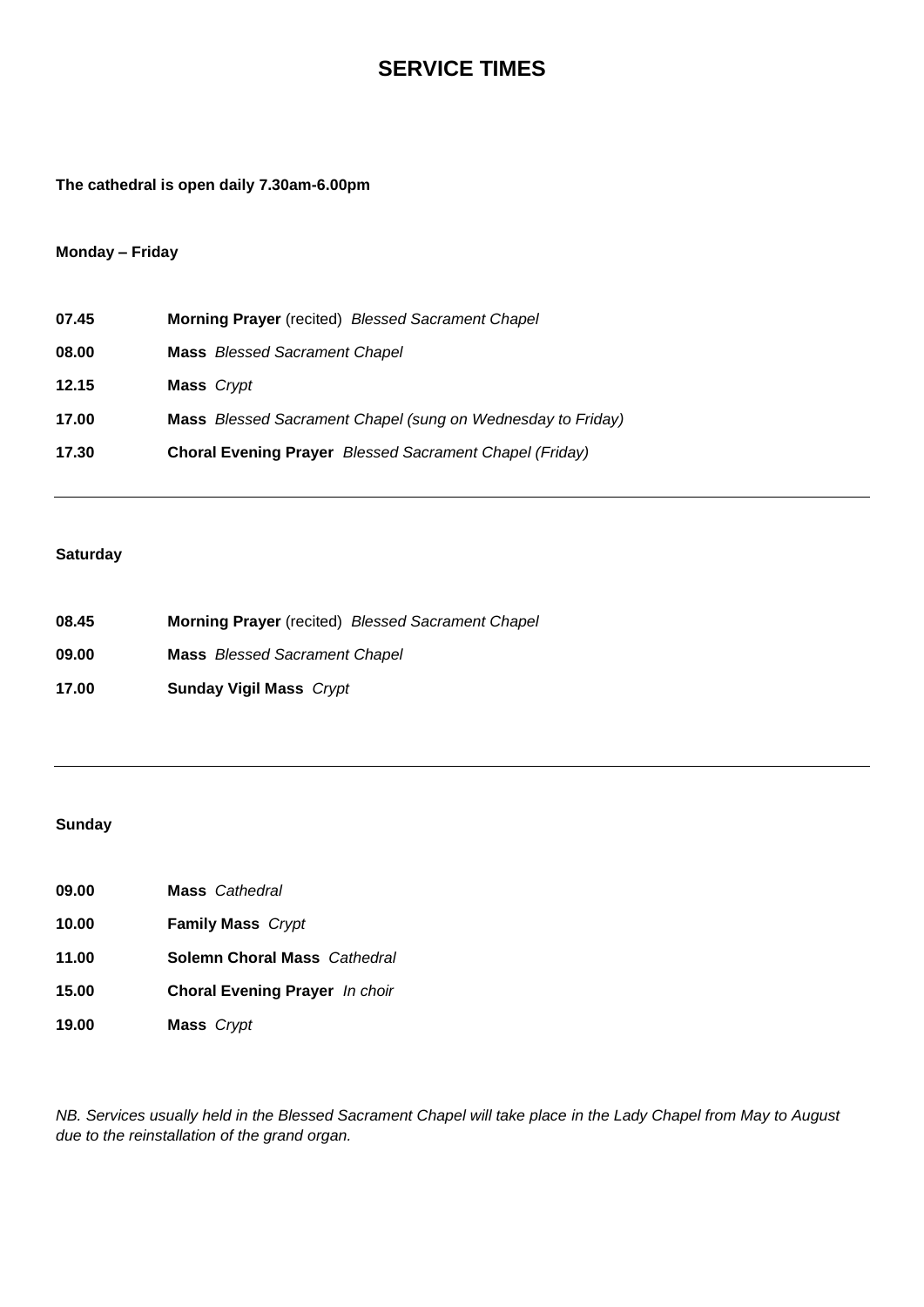

June 2022 Year C II

| Sunday<br>Pentecost                                              | 5  | 11.00 | Solemn Mass Boys, Girls, Youth Choir & Adults<br>Messe (Op 36) (G, S, A) - Widor<br>Dum complerentur dies Pentecostes - Palestrina<br>If ye love me - Tallis<br>Credo III | Come down, O love divine<br>Spiritus Domini (252)<br>Veni, Sancte Spiritus (253)<br>Come, Holy Spirit | Н<br>$\mathbf{I}$<br>S<br>G |
|------------------------------------------------------------------|----|-------|---------------------------------------------------------------------------------------------------------------------------------------------------------------------------|-------------------------------------------------------------------------------------------------------|-----------------------------|
|                                                                  |    | 15.00 | <b>Two Cathedrals' Service</b><br>Hallelujah Chorus - Handel<br>Zadok the priest - Handel                                                                                 | Factus est repente (256)<br>Come, Holy Ghost                                                          | C<br>H                      |
| Wednesday 8                                                      |    | 17.00 | <b>Sung Mass</b><br><b>Adults</b><br>Mass XVI (K, S, A) - Gregorian<br>Veni, Creator Spiritus - Gregorian<br>Veni, Sancte Spiritus - Gregorian                            | The Lord is my light<br>God is love                                                                   | E<br>$\mathsf{C}$           |
| Thursday<br>Our Lord Jesus Christ,<br><b>Eternal High Priest</b> | 9  | 17.00 | <b>Adults</b><br><b>Sung Mass</b><br>Mass VIII (G, S, A) - Gregorian<br>Benedictus - Byrd<br>Anima Christi - Gregorian                                                    | The Lord is my light<br>God is love                                                                   | Е<br>C                      |
| Friday                                                           | 10 | 17.00 | <b>Sung Mass</b><br><b>Adults</b><br>Mass XVI (K, S, A) - Gregorian<br>Ubi caritas - Duruflé<br>Iesu, dulcis memoria - Victoria                                           | Spiritus Domini (252)<br>Factus est repente (256)                                                     | Е<br>C                      |
|                                                                  |    | 17.30 | <b>Choral Evening Prayer</b><br><b>Adults</b><br>Cantate Domino - Pitoni<br>Magnificat Tone VIII - Gregorian<br>Ave Maria - Stravinsky                                    | The hours are passing<br>Friday Week II (G)                                                           | Н<br>P                      |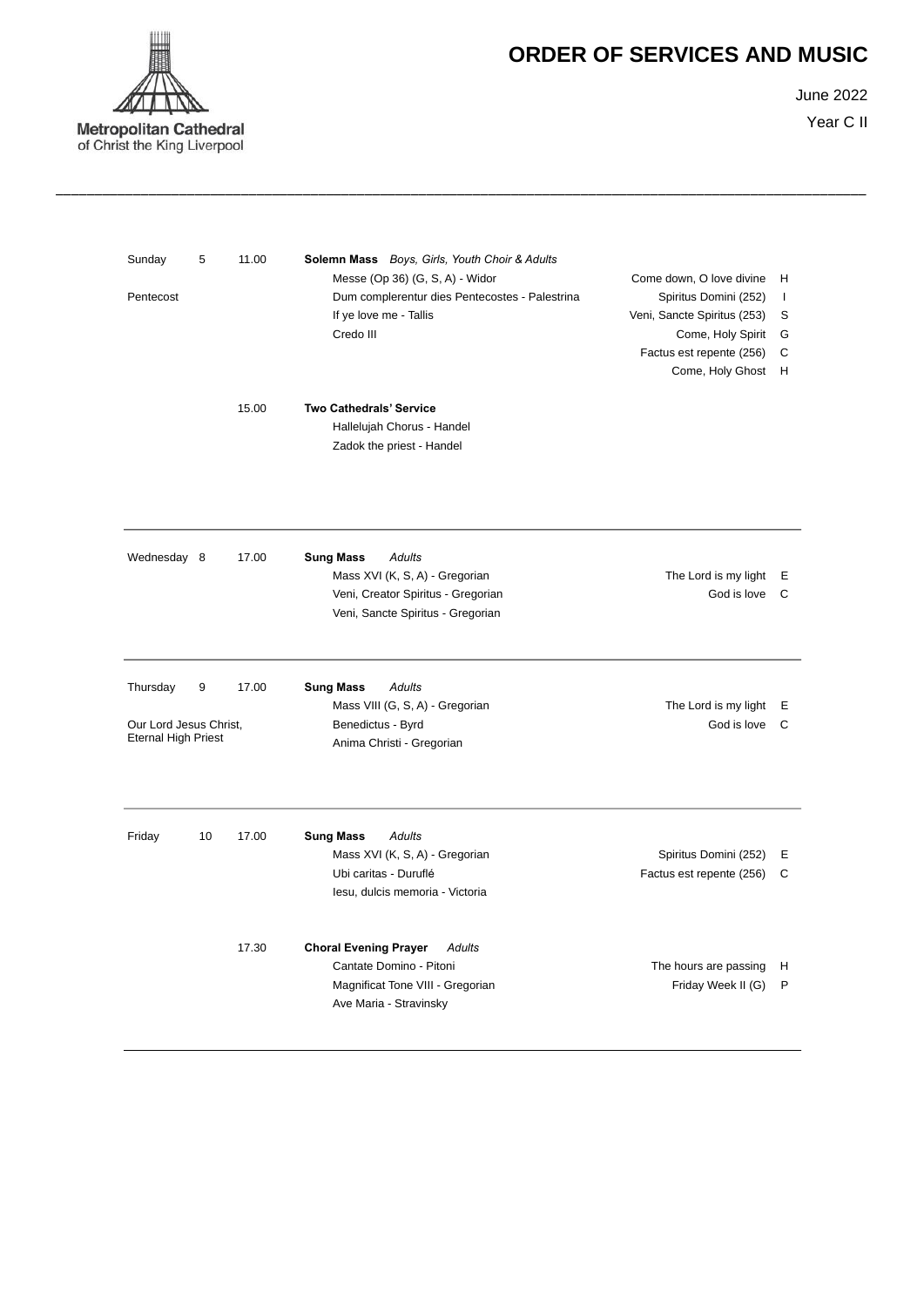

June 2022

Year C II

| Sunday       | 12                       | 11.00 | Solemn Mass Girls & Adults                     |                                |    |
|--------------|--------------------------|-------|------------------------------------------------|--------------------------------|----|
|              |                          |       | Missa Octavi Toni (G, A) - Lassus              | Holy, holy, holy               | н  |
|              | <b>Most Holy Trinity</b> |       | Hymn to the Trinity - Tchaikovsky              | Benedicta sit (371)            | T  |
|              |                          |       | Ave verum corpus - Elgar                       | Glory be to the Father         | G  |
|              |                          |       | Sanctus XI                                     | Benedicimus Deum (376)         | C  |
|              |                          |       | Credo I - Gregorian                            | Now thank we all our God       | H  |
|              |                          | 15.00 | <b>Choral Evening Prayer</b><br>Girls & Adults |                                |    |
|              |                          |       | Cantate Domino - Pitoni                        | O Trinity of blessed light     | н  |
|              |                          |       | Hymn to the Trinity - Tchaikovsky              | Trinity                        | P  |
|              |                          |       | Magnificat in D - Brewer                       |                                |    |
|              |                          |       | Ave Maria - Arcadelt                           |                                |    |
| Wednesday 15 |                          | 17.00 | <b>Sung Mass</b><br>Adults                     |                                |    |
|              |                          |       | Mass XVI (K, S, A) - Gregorian                 | O Lord, hear my voice          | Е  |
|              |                          |       | Ecce panis angelorum - Gregorian               | There is one thing I seek      | С  |
|              |                          |       | Tantum ergo - Gregorian                        |                                |    |
| Thursday     | 16                       | 17.00 | <b>Sung Mass</b><br>Boys                       |                                |    |
|              |                          |       | Missa Puerorum (K, A) - Rheinberger            | Meditatio cordis mei (103)     | J. |
|              |                          |       | The Call - Vaughan Williams                    |                                |    |
|              |                          |       | Ave verum corpus - Gregorian                   |                                |    |
|              |                          |       | Sanctus XIII                                   |                                |    |
| Friday       | 17                       | 17.00 | <b>Sung Mass</b><br>Adults                     |                                |    |
|              |                          |       | Mass XVI (K, S, A) - Gregorian                 | Benedicta sit (371)            | J. |
|              |                          |       | Sicut cervus - Palestrina                      | Benedicimus Deum (376)         | С  |
|              |                          |       | Ave verum corpus - Mozart                      |                                |    |
|              |                          | 17.30 | <b>Choral Evening Prayer</b><br>Adults         |                                |    |
|              |                          |       | Thou knowest, Lord - Purcell                   | O God, creation's secret force | н  |
|              |                          |       | Magnificat 'Short Service' - Gibbons           | Friday Week III (G)            | P  |
|              |                          |       | Ave Maria I - Cousins                          |                                |    |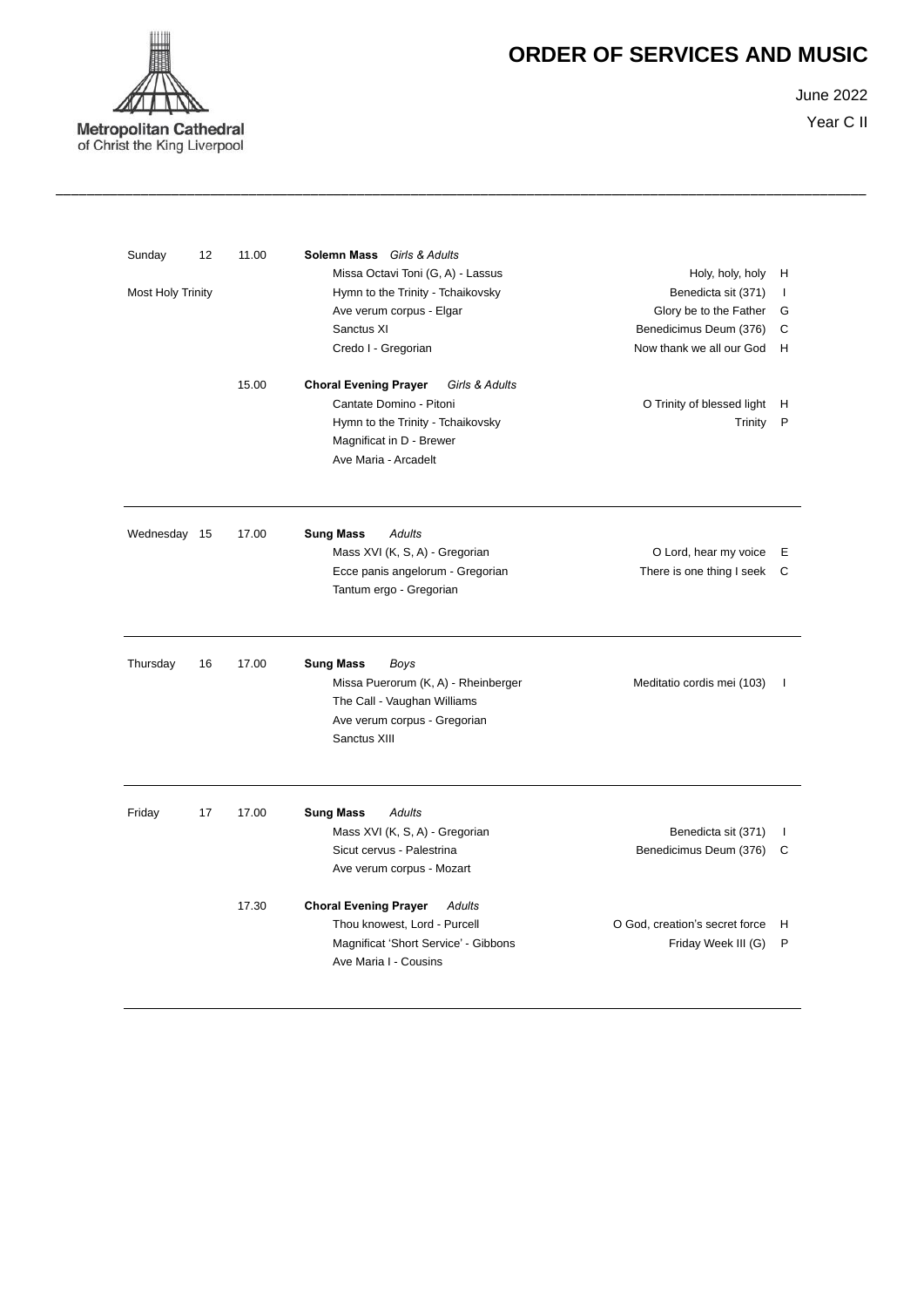

June 2022 Year C II

| Sunday                             | 19 | 11.00 | Solemn Mass Boys & Adults<br>Mass for Four Voices (G, S) - Byrd | All my hope on God is founded   | н            |
|------------------------------------|----|-------|-----------------------------------------------------------------|---------------------------------|--------------|
| Corpus Christi                     |    |       | Panis angelicus - Franck                                        | Cibavit eos (377)               | $\mathbf{I}$ |
|                                    |    |       | Agnus Dei - Byrd                                                | Ecce panis angelorum (382)      | S            |
|                                    |    |       | Agnus XI - Gregorian                                            | I am the living bread           | G            |
|                                    |    |       | Credo III - Gregorian                                           | Hoc corpus (170)                | C            |
|                                    |    |       |                                                                 | Soul of my Saviour              | H            |
|                                    |    | 15.00 | <b>Choral Evening Prayer</b><br>Boys & Adults                   |                                 |              |
|                                    |    |       | Exsultate iusti - Viadana                                       | Pange lingua                    | H            |
|                                    |    |       | Nunc Dimittis in G - Stanford                                   | Corpus Christi (II)             | P            |
|                                    |    |       | Magnificat in G - Stanford                                      |                                 |              |
|                                    |    |       | Beata viscera - Byrd                                            |                                 |              |
| Wednesday 22                       |    | 17.00 | <b>Sung Mass</b><br>Girls & Adults                              |                                 |              |
|                                    |    |       | Missa Octavi Toni (G, A) - Lassus                               | Rejoice, you saints             | Ε            |
| SS John Fisher<br>& Thomas More    |    |       | Cantate Domino - Pitoni                                         | If we have died with Christ     | C            |
|                                    |    |       | Lead me, Lord - Wesley                                          |                                 |              |
|                                    |    |       | Sanctus VIII - Gregorian                                        |                                 |              |
| Thursday                           | 23 | 17.00 | <b>Sung Mass</b><br>Adults                                      |                                 |              |
|                                    |    |       | Mass VIII (G, S, A) - Gregorian                                 | De ventre matris meae (570)     | Ε            |
| Nativity of<br>St John the Baptist |    |       | lustus ut palma (497)                                           | Tu, puer (572)                  | C            |
| Friday                             | 24 | 17.00 | <b>Sung Mass</b><br>Adults                                      |                                 |              |
|                                    |    |       | Mass in F (G) - Monteverdi                                      | Cogitationes (384)              | Ε            |
| Sacred Heart                       |    |       | Ubi caritas - Duruflé                                           | Dico vobis, gaudium (387)       | C            |
|                                    |    |       | Agnus Dei - Monteverdi<br>Sanctus VIII - Gregorian              |                                 |              |
|                                    |    | 17.30 | <b>Choral Evening Prayer</b><br><b>Adults</b>                   |                                 |              |
|                                    |    |       | Anima mea - de Rivaflecha                                       | Thy mysteries, let all men sing | н            |
|                                    |    |       | Magnificat Tone II - Gregorian                                  | Sacred Heart (II)               | P            |
|                                    |    |       | Ave Maria - Arcadelt                                            |                                 |              |